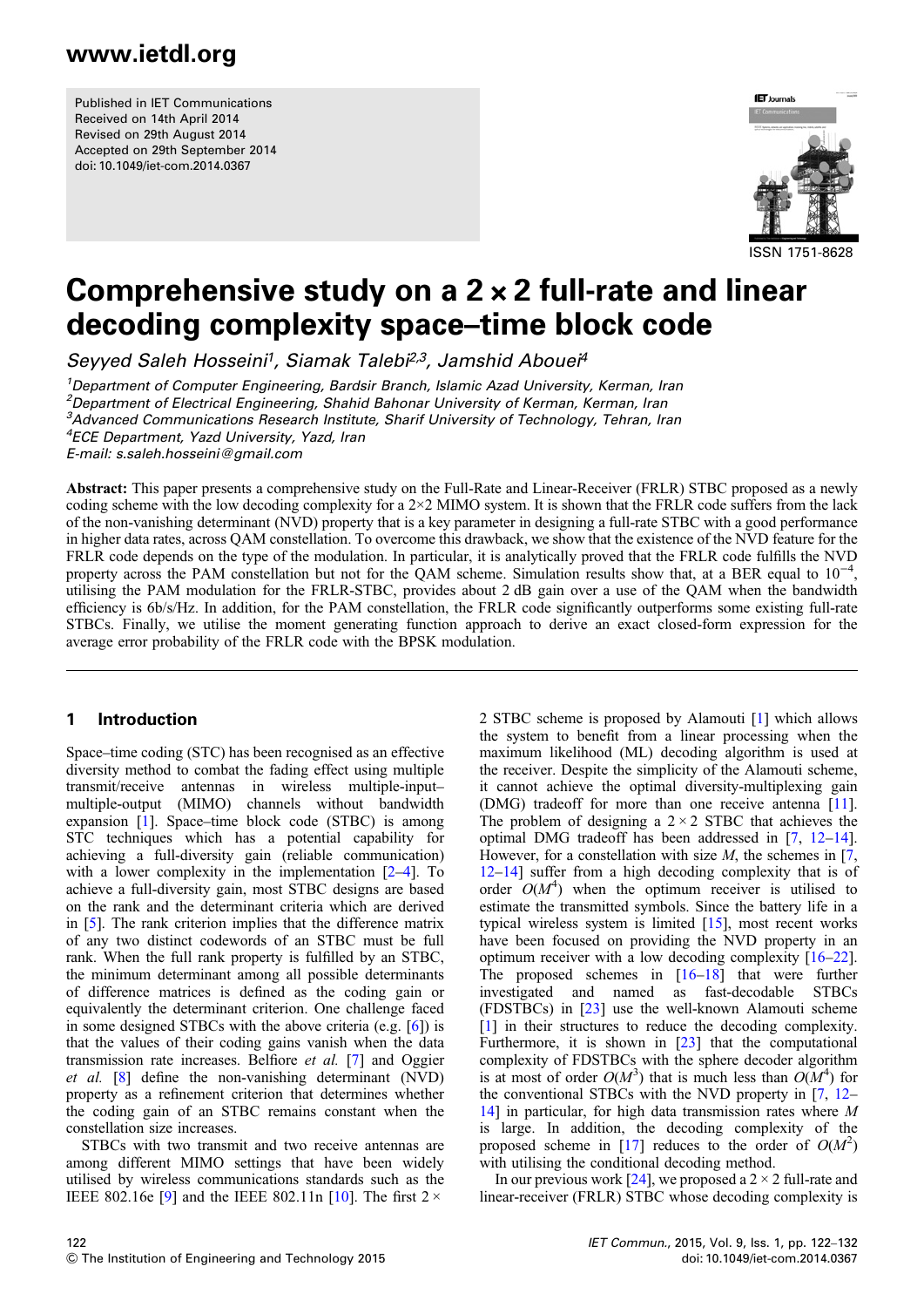of order  $O(M)$  for the ML decoder. Numerical results in [24] show that the FRLR code has the best performance in terms of the bit error rate (BER) among full-rate STBCs with the binary phase shift keying (BPSK) constellation. However, the FRLR code suffers from the lack of the NVD property over high-order quadrature amplitude modulation (QAM) constellations because of the limited search domain in the parameters optimisation process. This fact motivates us to investigate whether or not the FRLR code can achieve the NVD property with other types of constellations.

In this paper, we aim to improve the BER performance of the FRLR-STBC in a  $2 \times 2$  MIMO system for higher data rates or equivalently constellations with more number of points. Towards this goal, a comprehensive analysis, supported by some numerical results, is presented to study the NVD problem of the FRLR code for the pulse amplitude modulation (PAM) and QAM constellations. In addition, a systematic optimisation method, based on the 'coding gain' [5] and the 'union bound with the exact pairwise error probability (PEP)' [25] criteria, is utilised to find the optimum design parameters for the FRLR code. It is analytically proved that the FRLR code only achieves the NVD property across PAM constellations and provides a remarkable performance gain when compared with QAM constellations. Simulation results show that, at a BER equal to 10−<sup>4</sup> , utilising the PAM modulation for the FRLR-STBC, provides about 0.5 dB gain over a use of the QAM modulation when the bandwidth efficiency is 4 b/s/ Hz. Owing to the existence of the NVD property across the PAM constellation, this gain grows up to 2 dB when the bandwidth efficiency increases to 6 b/s/Hz. Besides, for the PAM modulation, the FRLR code significantly outperforms the Golden code [7] and the proposed codes in [16, 17] and provides the same performance with far lower complexity when compared with that of the code in [26]. To make a fair comparison, we also show that the FRLR code with PAM modulation scheme has a close BER performance in comparison with those of other full-rate STBCs with optimised constellation when bandwidth efficiencies are 4 and 6 b/s/Hz.

To complete our analysis, we utilise the moment generating function (MGF) approach to derive an exact closed-form expression for the average error probability of the FRLR code with the BPSK modulation. Since the derived error probability expression is a function of the signal-to-noise ratio (SNR) and the design parameters of the FRLR code, the exact average error probability formula of the FRLR code with the optimum design parameters is also obtained for all SNR ranges. It should be noted that the exact error probability problem of an STBC has been analysed from different perspectives (e.g.  $[27-30]$ ) only for the orthogonal STBCs (OSTBCs) because there exists an equivalent single-input–single-output (SISO) model for OSTBCs. However, since the FRLR code has a more simplified structure among other  $2 \times 2$  full-rate STBCs (e.g. [7, 12–14, 16, 17, 26]), an exact closed-form expression can be derived for the FRLR code with the BPSK modulation scheme.

The rest of this paper is organised as follows. Section 2 describes the system model including a  $2 \times 2$  MIMO transmitter/receiver over a wireless channel. Section 3 is devoted to the structure of the FRLR code and its properties. In Section 4, we optimise the FRLR code for the PAM and QAM constellations based on the coding gain and the exact PEP criteria. Section 5 provides simulation evaluations with synthetic results and

interpretation of the findings. In Section 6, we derive an exact closed-form formula for the average error probability of the FRLR code with the BPSK modulation. Finally in Section 7, an overview of the results and conclusions are presented.

Notations: Throughout this paper, we use normal letters for scalars. Matrices and column vectors are set in bold capital and lower-case letters, respectively. We denote  $X = [x_i]$  $j_n \times m$  as an  $n \times m$  matrix with the entries  $x_{i, j}$ . We use  $I_n$ and  $\theta_n$  for an  $n \times n$  identity and zeros matrix, respectively.  $||A||_F$  denotes the Frobenius norm of matrix A. Operators  $(.)^T$  and  $(.)^*$  are the transposition and complex conjugation. Operator (.) stacks an  $n \times m$  complex matrix  $X$  to a real column vector  $\bar{x} = [x_{1,1}^{R} x_{1,1}^{I} x_{2,1}^{R} x_{2,1}^{I} ... x_{n-1,m}^{R} x_{n-1,m}^{I} x_{n,m}^{R}$  $x_{n,m}^{\mathrm{I}}$ ]<sup>T</sup>. The set of complex numbers, integers, Gaussian integers, odd and even Gaussian integers are denoted by C,  $\mathbb{Z}, \ \mathbb{Z}[i], \ \mathbb{Z}^{\text{odd}}[i]$  and  $\mathbb{Z}^{\text{even}}[i]$ , respectively. A real and complex Gaussian random variables with mean  $\mu$  and variance  $\sigma^2$  are denoted by  $\mathcal{N}(\mu, \sigma^2)$  and  $\mathcal{CN}(\mu, \sigma^2)$ , respectively. We occasionally use the notations  $\mathcal{R}\{\cdot\}$  and  $\mathfrak{F}\{\cdot\}$  or the superscripts  $(.)^R$  and  $(.)^I$  to denote the real and the imaginary parts of a complex number.

#### 2 System model

We consider a  $2 \times 2$  MIMO system along with an STBC scheme that transmits four modulated symbols over two consecutive time slots in a quasi-static Rayleigh fading channel. A binary data stream of length 4 k is divided into four binary sub-streams  $\mathcal{B}_i \triangleq (b_{i1}, ..., b_{ik}), i = 1, ..., 4,$ where  $b_{ij} \in \{0, 1\}$  and k is the size of  $\mathcal{B}_i$ . Our system utilises an M-ary modulation scheme including QAM and PAM, in which each sub-stream  $B_i$  is mapped into the symbol  $s_i \in \mathbb{Z}^{\text{odd}}[i]$ . The STBC encoder takes four modulated signals  ${s_i}_{i=1}^4$  as its inputs and generates the codeword matrix  $X = [x_{t,i}]_{2 \times 2}$  whose entries  ${x_{t,i}}_{i,j=1}^2 \in \mathbb{C}$ , under the average power constraint  $\mathbb{E}[|x_{t,i}|^2] = E_s$ , where  $E_s$  is the average energy of constellation symbols, are associated with the linear combination of symbols  ${s_i}_{i=1}^4$  and their complex conjugates. Then, at the first and the second time slots, the first and the second rows of matrix X denoted by  $x_1 =$  $[x_{t,1}]_{1 \times 2}$  and  $x_2 = [x_{t,2}]_{1 \times 2}$  are transmitted from two transmit antennas, respectively. Assuming  $h_{i,j}$  is the channel coefficient between ith transmit and jth receive antennas, and  $n_{t}$  is the white Gaussian noise sample of *j*th receive antenna at the tth time slot, the received signal at time tth over *j*th receive antenna is given by  $y_{t,j} = (1/\sqrt{2E_s}) \sum_{i=1}^{2} x_{t,i} h_{i,j} + n_{t,j}.$  Gathering all the received signals  $\{y_{t,j}\}_{t,j=1}^2$ ,  $\{h_{i,j}\}_{i,j=1}^2$  and  $\{n_{t,j}\}_{t,j=1}^2$  in  $2 \times 2$ matrices  $Y = [y_{t, j}]_{2 \times 2}$ ,  $H = [h_{i, j}]_{2 \times 2}$  and  $N = [n_{t, j}]_{2 \times 2}$ , respectively, results in

$$
Y = \frac{1}{\sqrt{2E_s}} XH + N \tag{1}
$$

The entries of the channel matrix  $H$  are independent identically distributed (i.i.d.) complex Gaussian random variables with zero-mean and unit-variance symbolised as  ${h_{i,j}}_{i,j=1}^2 \sim \mathcal{CN}(0, 1)$ . It is assumed that the channel matrix  $H$  is constant over two consecutive time slots and is known at the receiver side but not at the transmitter side. This assumption is reasonable due to the fact that the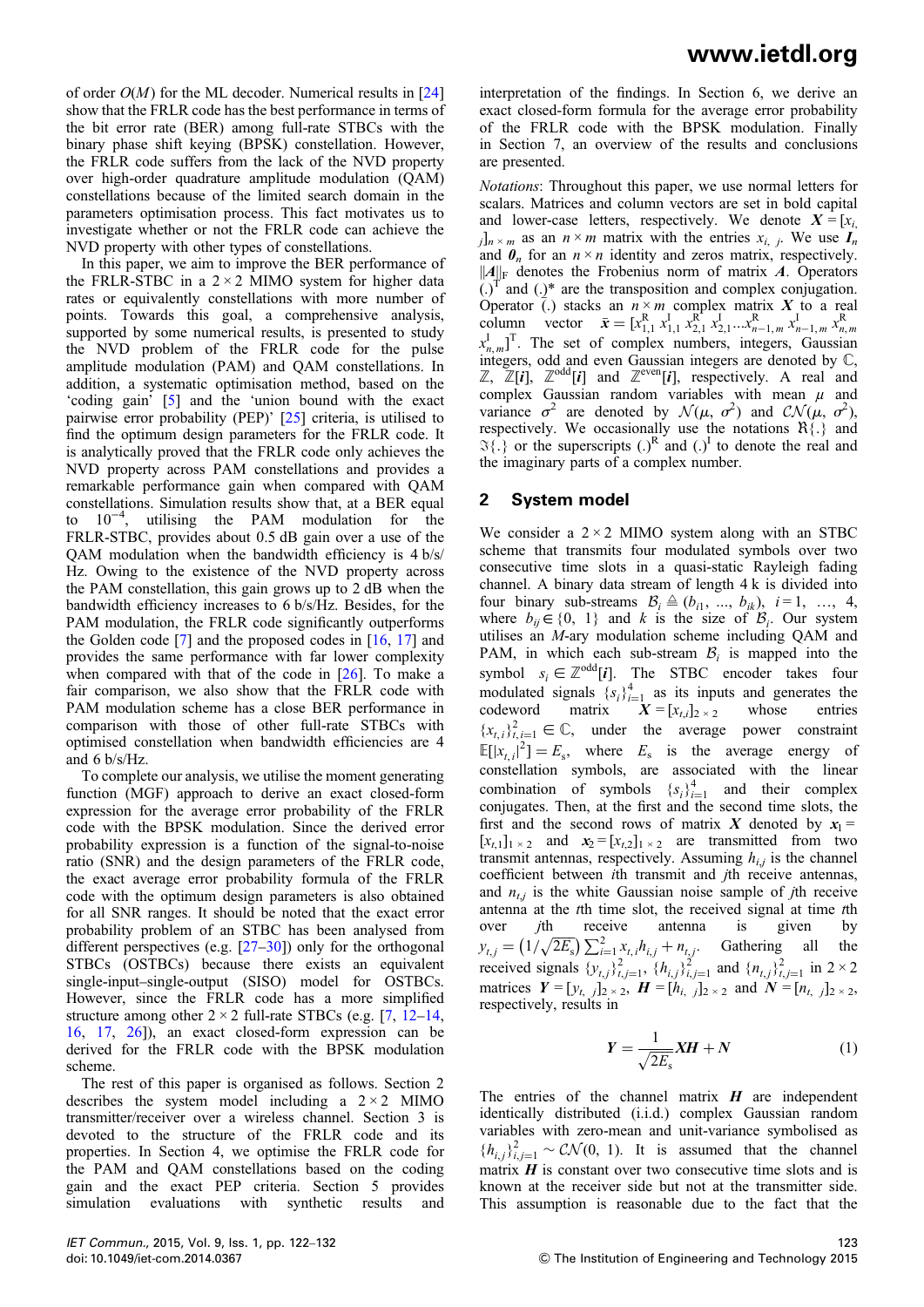channel variations are slow, and therefore the channel estimation can be easily performed by transmitting known pilots or training signals to the receiver [31, 32, p. 7]. Finally, the components of matrix  $N$ , that is,  ${n_{t,j}}_{t,j=1}^2 \sim \mathcal{CN}(0, N_0)$ , are i.i.d. complex Gaussian random variables with zero-mean and variance  $N_0$ .

In this paper, the coherent ML decoder, known as an optimum decoder, is utilised to recover the transmitted symbols. Using the matrix form in (1), the ML decoder minimises the following cost function

$$
F(\tilde{s}_1, \ \tilde{s}_2, \ \tilde{s}_3, \ \tilde{s}_4; \ s_1, \ s_2, \ s_3, \ s_4) = ||Y - XH||_F^2 \qquad (2)
$$

over all possible quadruplets  $(\tilde{s}_1, \tilde{s}_2, \tilde{s}_3, \tilde{s}_4)$ .

#### 3 FRLR code construction and its properties

In this section, two equivalent matrices as the block structures of the FRLR code are introduced. We then investigate the conditions under which the FRLR code achieves the full-diversity and the linear decoding properties. In addition, we present a discussion on the existence of the cubic shaping and the NVD properties for the FRLR code. The structure of the FRLR code introduced in [24] is as follows

$$
X = \begin{pmatrix} x_{1,1} & x_{1,2} \\ x_{2,1} & x_{2,2} \end{pmatrix} = \begin{pmatrix} a_1s_1 + a_2s_2 & b_1s_3 + b_2s_4 \\ -a_1s_3^* - a_2s_4^* & b_1s_1^* + b_2s_2^* \end{pmatrix}
$$
 (3)

where  $a_i \triangleq |a_i|e^{j\phi_i}$  and  $b_i \triangleq |b_i|e^{j\psi_i}$ ,  $i = 1, 2$ . To investigate the cubic shaping property of the FRLR code, we first collect the coded symbols in the stacked complex vector  $x =$  $[x_{1,1}, x_{2,1}, x_{1,2}, x_{2,2}]^T$ . Then, we decompose the elements of the vector x into their real and imaginary parts denoted by  $x_{i,j}^R$  and  $x_{i,j}^{\text{I}}$ , and rewrite (3) to obtain the equivalent real-valued structure of the FRLR code as follows (see (4))

where  $G$  is called the real generator matrix of the FRLR code. Parameters  $\{a_1, a_2, b_1, b_2 \in \mathbb{C}\}\$  should be designed such that the low BER performance is achieved under the following constraints:

• Constraint I: Since symbols  $s_i$ 's are drawn from the constellations with odd-integer coordinates, the parameters  $\{a_1, a_2, b_1, b_2\}$  must satisfy  $a_1z_1 + a_2z_2 \neq 0$  and  $b_1z_1 + b_2z_2 \neq 0$  $b_2z_2 \neq 0$ , except for  $z_1 = z_2 = 0$ , where  $z_1, z_2 \in \mathbb{Z}^{\text{odd}}[i]$ . This constraint is a necessary condition for achieving the full-diversity gain by the FRLR code (see [24] for the proof). • Constraint II: To guarantee that the equal average power is transmitted at each time slot, the coefficients  $\{a_1, a_2, b_1, b_2\}$ must satisfy

$$
|a_1|^2 + |a_2|^2 = |b_1|^2 + |b_2|^2 = 1
$$
 (5)

• Constraint III:

$$
a_1 b_2^* = a_2 b_1^* \quad \text{or} \quad a_1 a_2^* = b_1^* b_2 \tag{6}
$$

This constraint reduces the complexity of the ML receiver to the linear complexity (see  $[24]$  and  $[33,$  Appendix I] for more details).

Obviously, the above constraints reduce the search region of the designed coefficients when performing the optimisation procedure. To see this fact, one can readily combine (5) and (6), and obtain to the following equation

$$
|a_1|\sqrt{1-|a_1|^2}e^{i\Delta\phi} = |b_1|\sqrt{1-|b_1|^2}e^{i\Delta\psi}
$$
 (7)

where  $\Delta \phi \triangleq \phi_1 - \phi_2$  and  $\Delta \psi \triangleq \psi_2 - \psi_1$ . By comparing the right- and the left-hand sides of (7), we conclude the following implicit constraints

$$
|a_1| = |b_1| \quad \text{or} \quad |a_2| = |b_b| \tag{8}
$$

$$
\Delta \phi = \Delta \psi \tag{9}
$$

Considering (5), (8) and (9) lead to the fact that there are only two degrees of freedom (DoFs), that is,  $|a_1|=|b_1|$  (or  $|a_2|=|b_2|$  and  $\Delta \phi$  (or  $\Delta \psi$ ), that can be found to optimise the BER performance of the FRLR code. The FRLR code also benefits from the full-rate property since the number of transmitted symbols is equal to the product of the number of time slots and the number of receive antennas [32, p. 12]. Moreover, the spectral efficiency of the FRLR code is two symbols per channel use or equivalently  $2 \log_2(M)$ bits per channel use (BPCU). Another examinable property of an STBC is the 'cubic shaping' that guarantees the average power of each coded symbol  $x_{i,j}$  is independent from the correlation and the mean of input symbols [17]. In particular, when the input symbols  $s_i$ 's have correlation and/

$$
\bar{x} \triangleq \begin{pmatrix} x_{1,1}^R \\ x_{1,1}^I \\ x_{2,1}^I \\ x_{2,1}^I \\ x_{1,2}^I \\ x_{1,2}^I \\ x_{2,2}^I \end{pmatrix} = \begin{pmatrix} a_1^R & -a_1^I & a_2^R & -a_2^I & 0 & 0 & 0 & 0 \\ a_1^I & a_1^R & a_2^I & a_2^R & 0 & 0 & 0 & 0 \\ 0 & 0 & 0 & 0 & b_1^R & -b_1^I & b_2^R & -b_2^I \\ 0 & 0 & 0 & 0 & b_1^I & b_1^R & b_2^I & b_2^R \\ 0 & 0 & 0 & 0 & -a_1^R & -a_1^I & -a_2^R & -a_2^I \\ 0 & 0 & 0 & 0 & -a_1^I & a_1^R & -a_2^I & a_2^R \\ a_2^I & a_2^I & a_2^I & a_2^I & a_2^I \\ a_2^I & a_2^I & a_2^I & a_2^I & a_2^I \\ a_2^I & a_2^I & a_2^I & a_2^I & a_2^I \\ a_2^I & a_2^I & a_2^I & a_2^I & a_2^I \\ a_2^I & a_2^I & a_2^I & a_2^I & a_2^I \\ a_2^I & a_2^I & a_2^I & a_2^I & a_2^I \\ a_2^I & a_2^I & a_2^I & a_2^I \\ a_2^I & a_2^I & a_2^I & a_2^I \end{pmatrix}, \begin{pmatrix} s_1^R \\ s_1^I \\ s_2^I \\ s_2^I \\ s_2^I \\ s_2^I \\ s_2^I \\ s_2^I \\ s_2^I \\ s_2^I \\ s_2^I \\ s_2^I \\ s_2^I \\ s_2^I \\ s_2^I \\ s_2^I \\ s_2^I \\ s_2^I \\ s_2^I \\ s_2^I \\ s_2^I \\ s_2^I \\ s_2^I \\ s_2^I \\ s_2^I \\ s_2^I \\ s_2^I \\ s_2^I \\ s_2^I \\ s_2^I \\ s_2^I \\ s_2^I \\ s_2^I \\ s_2^I \\ s_2
$$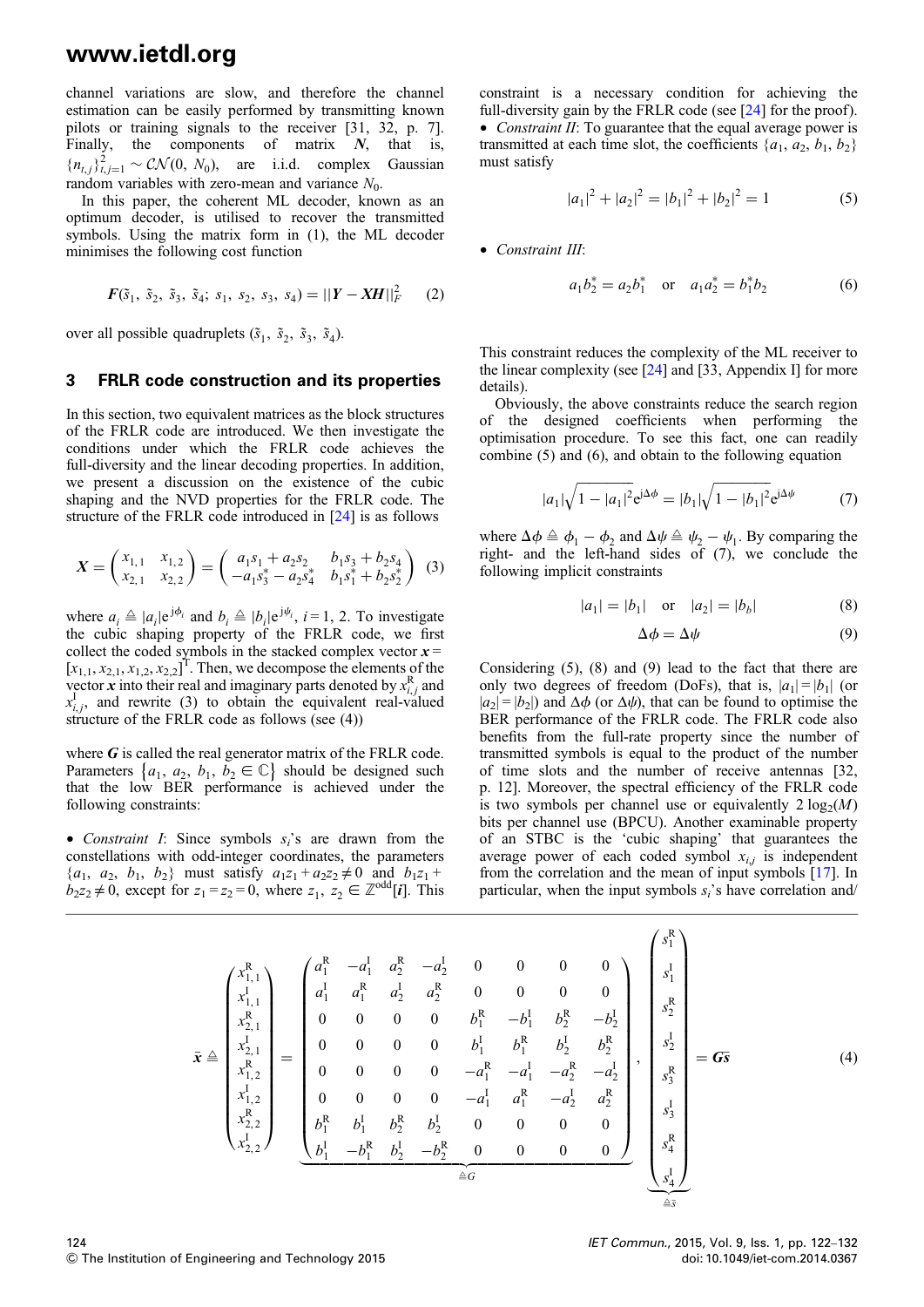or non-zero-mean, the average power of coded symbols  $x_{i,j}$ 's is more than that of the case where the correlation and the mean of input symbols are zero. Hence, for a non-cubic shaping scheme, the statistical properties of the input symbols impress the system performance. It is discussed in full detail in [32, p. 40] that if the generator matrix of an STBC,  $G_{m \times n}$ , is an orthogonal matrix, that is,  $G_{n \times m}^T G_{m \times n} = I_n$ , the STBC satisfies the cubic shaping property. It is a straightforward computation to check the cubic shaping property of the FRLR code. In fact, from (4) we have

$$
G^{\mathrm{T}}G \neq I_8 \tag{10}
$$

It is seen that the FRLR code cannot satisfy the cubic shaping property. However, it is reasonable to assume that the input symbols  $s_i$ 's are uncorrelated because of the enhanced interleaves in the overall system components [17]. Hence, the FRLR code preserves the same average power of the input symbols  $s_i$ 's for the coded symbols  $x_i$ , is when it is utilised as a coding scheme in practical situations.

#### 4 Parameters optimisation of FRLR code

In this section, we consider the BPSK constellation as the basic modulation scheme that provides the high coding gain 4 for the FRLR code as described in [24]. To use the FRLR code with a higher data rate, we want to extend the BPSK constellation through two following ways and investigate which one is more efficient in terms of the BER performance: (i) increase the number of points of the BPSK constellation in one-dimensional (1D) to obtain the PAM constellation and (ii) increase the number of points of the BPSK constellation to a 2D space to obtain the QAM constellation. Towards this goal, we first perform an in-depth analysis to optimise parameters of the FRLR code for the PAM constellation and show that it preserves the BPSK coding gain across the PAM constellation. Supported by numerical results, we then formally demonstrate that, unlike the PAM constellation, the FRLR's coding gain over the BPSK constellation vanishes when the constellation size increases to a 2D space.

#### 4.1 Parameters optimisation for PAM constellation

By having the NVD property for the FRLR code across PAM constellations, in the next theorem, we find the optimum values of the implicit design parameters  $|a_1|$  and  $\Delta \phi$  in (8) and (9) such that the coding gain is independent from the constellation size.

Theorem 1: For a given PAM constellation, the maximum coding gain of the FRLR code is achieved when  $|a_1|$  is equal to  $1/\sqrt{2}$  and the parameter  $\Delta\phi$  is within the range  $(\pi/3) + k\pi \leq \Delta\phi \leq (2\pi/3) + k\pi$ ,  $k \in \mathbb{Z}$ . For this case, the value of coding gain is four and is independent from the constellation size.

*Proof:* Suppose that  $X$  and  $X'$  are two distinct codewords associated with the FRLR code. According to the coding gain criterion, we must maximise  $|\det(X - X')|^2$  over all possible codewords  $X \neq X'$ , that is (see (11))

where  $e_i = (s_i - s'_i) \in \mathbb{Z}^{\text{even}}$ ,  $i = 1, ..., 4$ . According to Constraint I in Section 3, the first (resp., the second) term in (11) is zero if and only if (iff)  $e_1 = e_2 = 0$  (resp.,  $e_3 = e_4 =$ 0). The third term of (11) is also zero iff  $e_1 = e_2 = 0$  or  $e_3 = 0$  $e_4 = 0$ . Applying Constraint III in Section 3 to (11) gives us (see (12))

Since all three terms in (12) are non-negative, the minimum determinant can be obtained when either  $e_1 = e_2 = 0$  or  $e_3 =$  $e_4 = 0$ . Assuming that  $e_3 = e_4 = 0$ , we have

$$
\max_{a_1, a_2, b_1, b_2} \left\{ \min_{e_1, e_2} \left\{ \left| (a_1 e_1 + a_2 e_2)(b_1 e_1^* + b_2 e_2^*) \right|^2 \right\} \right\} \tag{13}
$$

Using Constraint III in Section 3 and (8) and (9), the expansion of (13) could be expressed as

$$
\max_{\Delta\phi, |a_1|} \{ \min_{|e_1|, |e_2|, \Delta\theta} \{ [|a_1|^2 |e_1|^2 + (1 - |a_1|^2) |e_2|^2 + 2|a_1|\sqrt{1 - |a_1|^2} |e_1||e_2|\cos(\Delta\phi + \Delta\theta)]^2 \} \} \qquad (14)
$$

where  $e_i = |e_i|e^{j\theta_i}$ ,  $i = 1, 2$  and  $\Delta\theta = \theta_1 - \theta_2$ . Since  $\Delta\theta$  only takes two values  $\{0, \pi\}$  over PAM constellations, the minimum determinant of the FRLR code can be rewritten as follows

$$
\max_{\Delta\phi, |a_1|} \{ \min_{|e_1|, |e_2|} \{ [|a_1|^2 |e_1|^2 + (1 - |a_1|^2) |e_2|^2 - 2|a_1|\sqrt{1 - |a_1|^2} |e_1||e_2||\cos(\Delta\phi)|]^2 \} \} \tag{15}
$$

We note from (15) that the FRLR's coding gain is a periodic

$$
\max_{a_1, a_2, b_1, b_2} \left\{ \min_{e_1, e_2, e_3, e_4} \left| \det \left( \underbrace{X - X'}_{\triangleq E} \right) \right|^2 \right\} = \max_{a_1, a_2, b_1, b_2} \left\{ \min_{e_1, e_2, e_3, e_4} \left\{ \left| (a_1 e_1 + a_2 e_2)(b_1 e_1^* + b_2 e_2^*) \right|^2 + \left| (b_1 e_3 + b_2 e_4)(a_1 e_3^* + a_2 e_4^*) \right|^2 \right. \right\}
$$
\n
$$
+ 2\Re \left\{ (a_1 e_1 + a_2 e_2)(b_1 e_1^* + b_2 e_2^*) (b_1^* e_3^* + b_2^* e_4^*) (a_1^* e_3 + a_2^* e_4) \right\} \right\}
$$
\n
$$
(11)
$$

$$
\max_{a_1, a_2, b_1, b_2} \left\{ \min_{e_1, e_2, e_3, e_4} \left\{ \left| (a_1 e_1 + a_2 e_2)(b_1 e_1^* + b_2 e_2^*) \right|^2 + \left| (b_1 e_3 + b_2 e_4)(a_1 e_3^* + a_2 e_4^*) \right|^2 \right. \\ \left. + 2\Re \left\{ \left[ a_1 b_1^* e_1 e_3^* + a_1 b_2^* (e_1 e_4^* + e_2 e_3^*) + a_2 b_2^* e_2 e_4^* \right] \left[ a_1 b_1^* e_1 e_3^* + a_1 b_2^* (e_1 e_4^* + e_2 e_3^*) + a_2 b_2^* e_2 e_4^* \right] \right\} \right\} \tag{12}
$$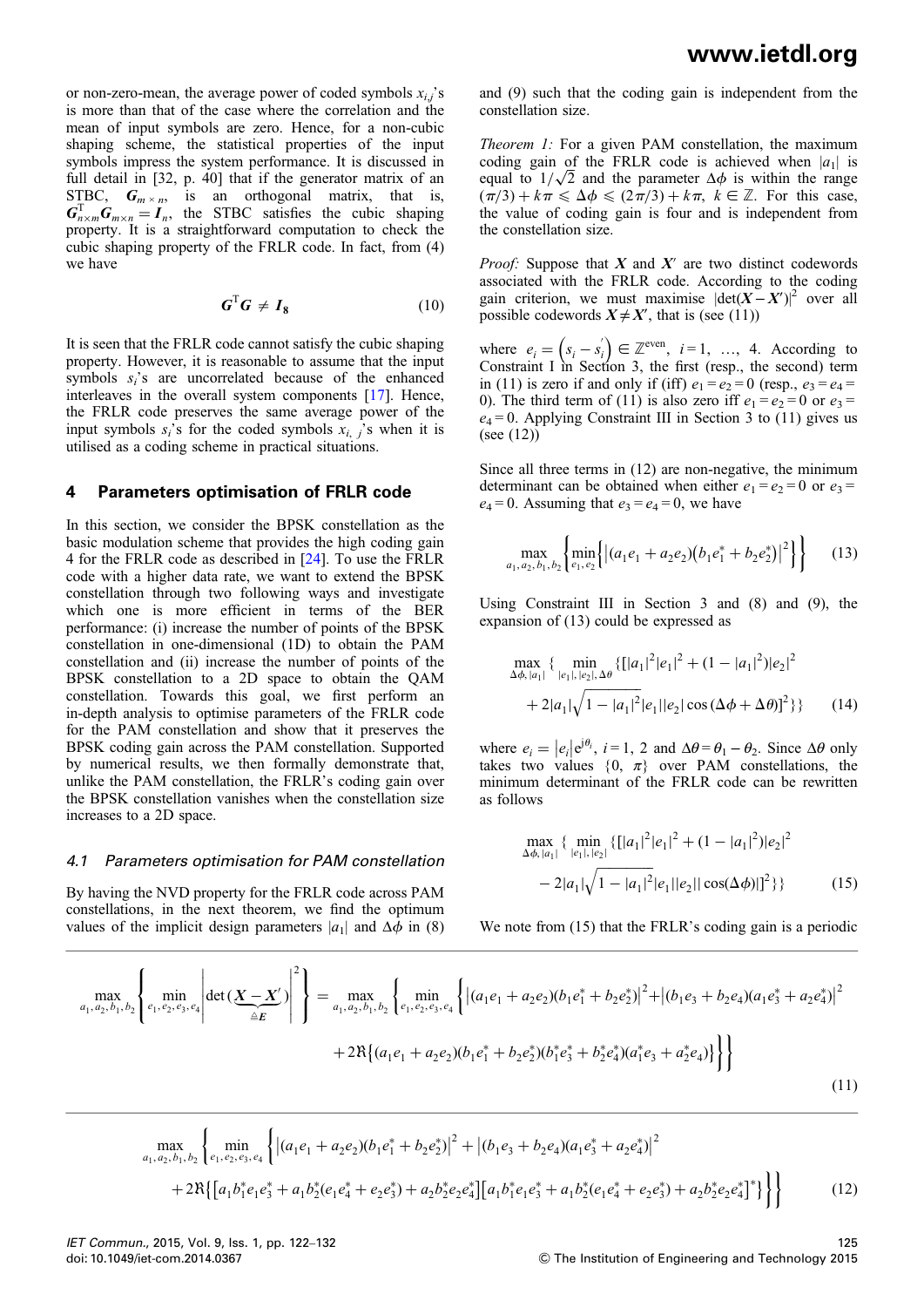function of  $\Delta \phi$  with the period  $\pi$ . Now, the following four cases could be considered for the simplified expression (15)

Case I:  $|e_1| \neq 0$ ,  $|e_2| = 0$ : For this case, the minimum determinant of the FRLR code in (15) is simplified as

$$
\min_{|e_1|} |\det(E)|^2 = \min_{|e_1|} \{|a_1|^4 |e_1|^4\} = 16|a_1|^4 \qquad (16)
$$

Case II:  $(|e_1| = 0, |e_2| \neq 0)$ : For this case, the minimum determinant of the FRLR code in (15) is simplified as

$$
\min_{|e_2|} |\det(E)|^2 = \min_{|e_2|} \{ (1 - |a_1|^2)^4 |e_2|^4 \}
$$
  
= 16(1 - |a\_1|^2)^4 (17)

Since (16) and (17) are independent of  $\Delta \phi$ , obviously, the maximum achievable coding gain over Cases I and II is four which is obtained when  $|a_1| = 1/\sqrt{2}$ . Hence, the optimum power allocation for providing the maximum coding gain of the FRLR code across PAM constellations is the uniform power scheme.

Case III:  $|e_1| = |e_2| \neq 0$ : In this case, we have

$$
\min_{|e_1|} |\det(E)|^2 = \min_{e_1} |e_1|^4 (1 - |\cos(\Delta \phi)|)^2
$$
  
= 16(1 - |\cos(\Delta \phi)|)^2 (18)

where we use the optimum value of parameter  $|a_1|$ , that is,  $\frac{1}{\sqrt{2}}$ .

Case IV:  $|e_1| = n|e_2|$  (or  $|e_2| = n|e_1|$ ), where *n* is a rational number greater than one:

For the case  $|e_1| = n|e_2|$ , we have

$$
\min_{|e_1|,n} \left| \det(E) \right|^2 = \min_{n} 16 \left( \frac{1+n^2}{2} - n|\cos(\Delta \phi)| \right)^2 \tag{19}
$$

where we use the optimum value of  $|a_1| = 1/\sqrt{2}$ .

From (16) to (19), it turns out that the maximum achievable coding gain is 4. To obtain a minimum determinant equal or  $> 4$  by Case III,  $\Delta \phi$  must lie within  $(\pi/3) + k\pi \leq \Delta\phi \leq (2\pi/3) + k\pi$ ,  $k \in \mathbb{Z}$ . If this range could satisfy Case IV with a value equal or  $>4$  then the proof will be completed.

Let us assume  $(\pi/3) + k\pi \leq \Delta\phi \leq (2\pi/3) + k\pi, k \in \mathbb{Z}$ , and consider Case IV. For this case

$$
\left(\frac{1+n^2}{2} - n|\cos(\Delta\phi)|\right) \ge \frac{1}{2}(1+n(n-1)) > \frac{1}{2}
$$
 (20)

thus

$$
16\left(\frac{1+n^2}{2} - n|\cos(\Delta\phi)|\right)^2 > 4
$$
 (21)

Therefore, selecting  $\Delta \phi$  within the range  $(\pi/3) + k\pi \le \Delta\phi \le (2\pi/3) + k\pi$ ,  $k \in \mathbb{Z}$ , maximises the coding gain. coding gain.

Remark 1: According to Theorem 1, there exist infinite number of  $\Delta \phi$ 's in the range of  $(\pi/3)$ + number of  $\Delta \phi$ 's in the range of  $(\pi/3)$ +  $k\pi \leq \Delta \phi \leq (2\pi/3) + k\pi$ ,  $k \in \mathbb{Z}$ , can maximise the

FRLR's coding gain. However, as we will show in Section 5, the BER performance of the FRLR code is not the same for different values of  $\Delta \phi$ . We will use a more accurate performance metric to address this inconsistency in the next section.

Remark 2: It is worth mentioning that the values of the parameters obtained in Theorem 1 are also optimum for any rotated version of PAM constellations. Clearly, this result comes from the fact that  $\Delta\theta$  and  $|e_i|$ 's take the same values  $\{0, \pi\}$  and even integers, respectively, for a rotated PAM constellation with arbitrary angles. Therefore, following the proof steps in Theorem 1, one can simply prove that any rotation applied to the PAM constellation has no effect on the optimised values of design parameters in Theorem 1.

#### 4.2 Parameters optimisation for QAM constellation

So far, we have obtained the optimum coding gain of the FRLR code for PAM constellations and verified its robustness against increasing the constellation size. In this section, we aim to demonstrate that this robustness is collapsed when the QAM constellation is utilised as the modulation scheme for the FRLR code. The next theorem will present our investigations for the FRLR's coding gain over the QAM constellations.

Theorem 2: The maximum achievable coding gain of the FRLR code over the QAM constellation is smaller than four.

*Proof:* For simplicity, we first prove the theorem for the 4-QAM constellation and then give a short discussion about the generalisation to other sizes of QAM constellation.

Recalling from (11) to (14) in the proof of Theorem 1, the coding gain relationship for the 4-QAM constellation can be expressed as

$$
\max_{a_1, a_2, b_1, b_2} \left\{ \min_{e_1, e_2, e_3, e_4} |\det(\underbrace{X - X'}_{\triangleq E})|^2 \right\}
$$
\n
$$
= \max_{\Delta \phi, |a_1|} \left\{ \min_{|e_1|, |e_2|, \Delta \theta} \left\{ [|a_1|^2|e_1|^2 + (1 - |a_1|^2)|e_2|^2 + 2|a_1|\sqrt{1 - |a_1|^2}|e_1||e_2|\cos(\Delta \phi + \Delta \theta)|^2 \right\} \right\}
$$
\n(22)

where  $e_1, e_2 \in \mathbb{Z}_r^{\text{even}}[i]$ . Note that  $|e_i|$  for  $i = 1, 2$  and  $\Delta\theta$  take values  $\{0, 2, 2\sqrt{2}\}$  and  $\{0, \pi, \pm(\pi/2), \pm(\pi/4)\}$ , respectively, over the 4-QAM constellation. Similar to the arguments in Theorem 1, if  $|a_1| \neq 1/\sqrt{2}$ , the coding gain value is smaller than four and the theorem will be proved. Therefore, we choose  $|a_1| = 1/\sqrt{2}$  and rewrite (22) as

$$
\max_{\Delta\phi} \left\{ \min_{|e_1|, |e_2|, \Delta\theta} \left\{ \left[ \frac{1}{2} (|e_1|^2 + |e_2|^2) + |e_1||e_2| \cos(\Delta\phi + \Delta\theta) \right]^2 \right\} \right\}
$$
(23)

In the sequel, if we find a value smaller than four for (23) at least in a special case, the theorem will be proved. Now, let us assume  $|e_1| = |e_2| \neq 0$  and rewrite (23) as

$$
\max_{\Delta\phi} \{ \min_{|e_1|,\Delta\theta} \{ [|e_1|^2(1+\cos(\Delta\phi+\Delta\theta))]^2 \} \} \tag{24}
$$

IET Commun., 2015, Vol. 9, Iss. 1, pp. 122–132 doi: 10.1049/iet-com.2014.0367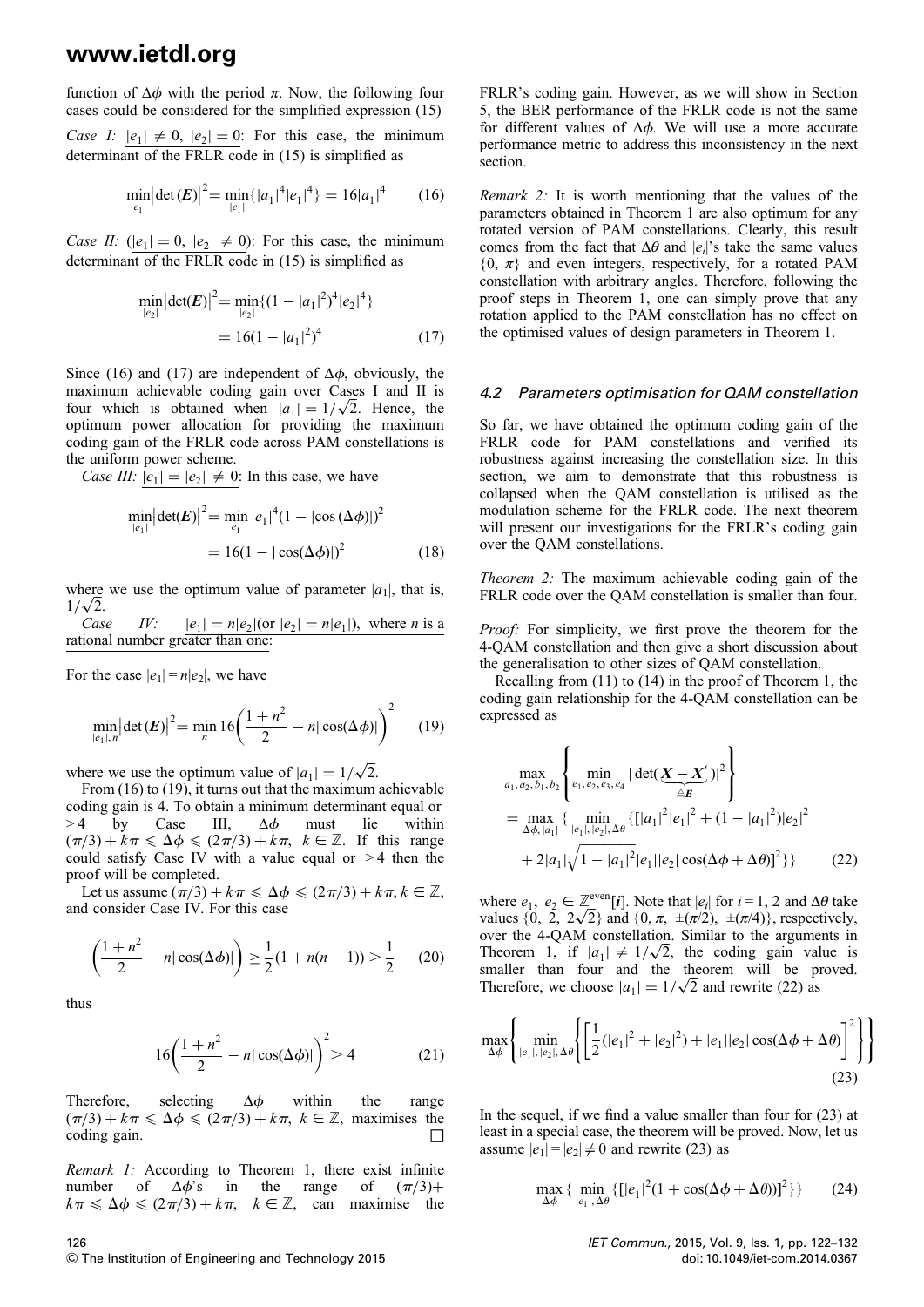To show that (24) provides a value smaller than four, we consider four values of (24) corresponding to  $\{|e_1| = 2$ ,  $\Delta\theta = 0$ ,  $\pi$ ,  $\pi/2$ ,  $-\pi/2$ }. Therefore our optimisation problem becomes as

$$
\max_{\Delta\phi} \left\{ \min\{ 16(1 - |\cos(\Delta\phi)|)^2, 16(1 - |\sin(\Delta\phi)|)^2 \} \right\} (25)
$$

Obviously, in order to take a value  $\geq$  4 by the expression (25),  $\Delta \phi$  has to be simultaneously within the ranges  $((\pi/3) \le |\Delta \phi| \le (2\pi/3))$  and  $(0 \le |\Delta \phi| \le (\pi/6)$  or  $(5\pi/6) \le |\Delta\phi| \le \pi$ , which is not possible. Hence, the FRLR's coding gain is smaller than four over the 4-QAM constellation. Since 4-QAM is a basic structure of M-QAM constellation for  $M = 2^q$ ,  $q = 3, 4, ...$ , therefore the above result can be readily generalised to higher sizes of QAM constellations.  $\Box$ 

Remark 3: Unlike the PAM constellation, Theorem 2 states that increasing the data rate of the FRLR code through extending the BPSK constellation to a 2D space such as the QAM leads to decreasing its maximum achievable coding gain. It can be shown that there exists no lower bound on the FRLR's coding gain when the QAM constellation size increases. Experimental observations show that when  $M^{QAM} \rightarrow \infty$ , the number of values  $\Delta\theta$  and  $\alpha$ , where  $\alpha \triangleq |e_2|/|e_1|$ , increases such that  $\Delta\theta$  and  $\alpha$  take any value in ranges  $[-\pi \pi]$  and [0 1], respectively. Therefore, for any choice of  $\Delta \phi$ , there exists a  $\Delta \theta$  leads the argument of cos  $(\Delta\theta + \Delta\phi)$  tends to  $k\pi$ , where  $k \neq 0$  is an odd integer. Hence, we could write (22) when  $M^{QAM} \to \infty$  as follows

$$
\delta_{\min}^{\text{QAM}} \to \min_{|e_1|, |e_2|} \{ [|a_1||e_1| - |a_2||e_2| ]^4 \}
$$
 (26)

Without loss of generality, we assume that  $0 < |a_1| \leq (1/\sqrt{2})$ which loss of generality, we assume that  $0 \le |a_1|$ <br>and  $(1/\sqrt{2}) \le |a_2| < 1$  and rewrite (26) as follows

$$
\delta_{\min}^{\text{QAM}} \to \min_{|e_1|, \alpha} \left\{ |e_1|^4 |a_2|^4 \left[ \frac{|a_1|}{|a_2|} - \alpha \right]^4 \right\} \tag{27}
$$

Since  $0 < |a_1|/|a_2| \le 1$ , there exists an  $\alpha$  such that  $\alpha \rightarrow |a_1|/|a_2|$ . Therefore the coding gain of the FRLR code approaches to zero when  $M^{QAM} \to \infty$ .

Remark 4: It is good to give an intuitive interpretation of the fact that the FRLR code can reach the NVD property with the PAM constellation unlike the QAM constellation. The cosine argument  $(\Delta \phi + \Delta \theta)$  in (14), which depends on the signal constellation through  $\Delta\theta$  and the design parameter through  $\Delta \phi$ , plays a critical role whether the FRLR's coding gain is constant over a specific constellation or not. Intuitively, optimisation of  $\delta_{\min}$  is equivalent to find an optimum  $\Delta \phi$ which adjusts the cosine argument  $(\Delta \phi + \Delta \theta)$  for different values of  $\Delta\theta$  such that the coding gain is maximised. Obviously, when  $\Delta\theta$  takes a few values on a specific constellation, the adjustment of  $\Delta \phi$  along with a high coding gain is possible. For example, the high coding gain 4 is achieved for the PAM constellation with any arbitrary size by choosing the design parameter  $\Delta \phi$  within the range  $(\pi/3) + k\pi \leq \Delta\phi \leq (2\pi/3) + k\pi$ ,  $k \in \mathbb{Z}$ . On the other hand, for the case where  $\Delta\theta$  takes more values, achieving a high coding gain by adjusting the cosine argument  $(\Delta \phi + \Delta \theta)$ is an impossible task. For example, consider 4-QAM constellation where  $\Delta\theta$  takes values  $\{0, \pi, \pm(\pi/2), \pm(\pi/4)\}.$ 

Table 1 Optimum parameters of the FRLR code for the QAM constellation

| Constellation | Average<br>power<br>distribution | $ a_1  =  b_1 $ | $ a_2  =  b_2 $ | Δф   | $\delta_{\sf min}$ |
|---------------|----------------------------------|-----------------|-----------------|------|--------------------|
| 4-QAM         | non-uniform                      | 0.46            | 0.8897          | 2.88 | 0.7117             |
| 4-QAM         | uniform                          | 0.7071          | 0.7071          | 5.76 | 0.2863             |
| 8-QAM         | non-uniform                      | 0.7500          | 0.6614          | 5.17 | 0.1904             |
| 8-QAM         | uniform                          | 0.7071          | 0.7071          | 4.27 | 0.1483             |

To achieve the high coding gain 4,  $\Delta \phi$  must simultaneously satisfy the intervals  $((\pi/3) + k\pi \le \Delta\phi \le (2\pi/3) + k\pi)$ and  $(0 \le |\Delta \phi| \le (\pi/6)$  or  $(5\pi/6) \le |\Delta \phi| \le \pi$ ) associated with  $\Delta\theta = 0$ ,  $\pi$  and  $\Delta\theta = \pm (\pi/2)$ , respectively, which is not possible. Therefore the maximum achievable coding gain becomes a value smaller than four. This scenario is still repeated when the size of constellation increases and the value of the coding gain dramatically decreases.

Remark 5: Owing to the increase in the values of the parameter  $\Delta\theta$  for higher sizes of the QAM constellation, the optimisation procedure of the FRLR's parameters should be separately performed over different sizes of the QAM constellation. To avoid the complication of the analytical method, we use the numerical search to find the optimum values for  $|a_1|$  (or  $|b_1|$ ) and  $\Delta \phi$  (or  $\Delta \psi$ ) on ranges  $(0, 1)$  and  $(0, 2\pi)$ , respectively. It is worth mentioning that in contrast to the PAM constellation, the uniform distribution of the average power over different symbols  $s_i$ 's is not an optimum solution for the QAM constellation. In fact, the determinant of the optimised FRLR code for a given QAM is not minimum when  $(|e_1| \neq 0, |e_2| = 0)$  or (  $|e_2| \neq 0$ ,  $|e_1| = 0$ ) which cannot necessitate the uniform average power distribution over symbols  $s_i$ 's as the optimum solution. For instance, for the 4-QAM constellation, the minimum determinant of the optimised FRLR code is obtained when  $|e_1| = |e_2| = 2$  and  $\Delta\theta = 0$ . Table 1 gives the optimum parameters and the coding gain of the FRLR code for the 4-QAM and the 8-QAM constellations with the non-uniform and the uniform average power distributions over symbols  $s_i$ 's. It is seen from Table 1 that for a given QAM constellation, the FRLR code with the non-uniform average power distribution has the best solution in terms of the coding gain when compared with the uniform power case.

#### 5 Simulation results and discussion

In this section, we present some simulation results to validate the theoretical results obtained in Section 4. In addition, we compare the BER performance of the FRLR code for the PAM constellation with that of the best full-rate STBCs in the literature. The simulation setup consists of a MIMO system with two transmit and two receive antennas. We assume that the average power of each symbol  $s_i$ ,  $i = 1, \ldots,$ 4, the variance of the channel coefficients  $h_{ij}$ 's are normalised to unit, and the variance of the noise samples  $n_{ij}$ 's is set to  $N_0$ . The channel matrix is assumed to be constant over two consecutive time slots and changes independently from one coherence interval to the next. We deploy the practical modulations PAM and QAM along with the Gray mapping in our simulations. In each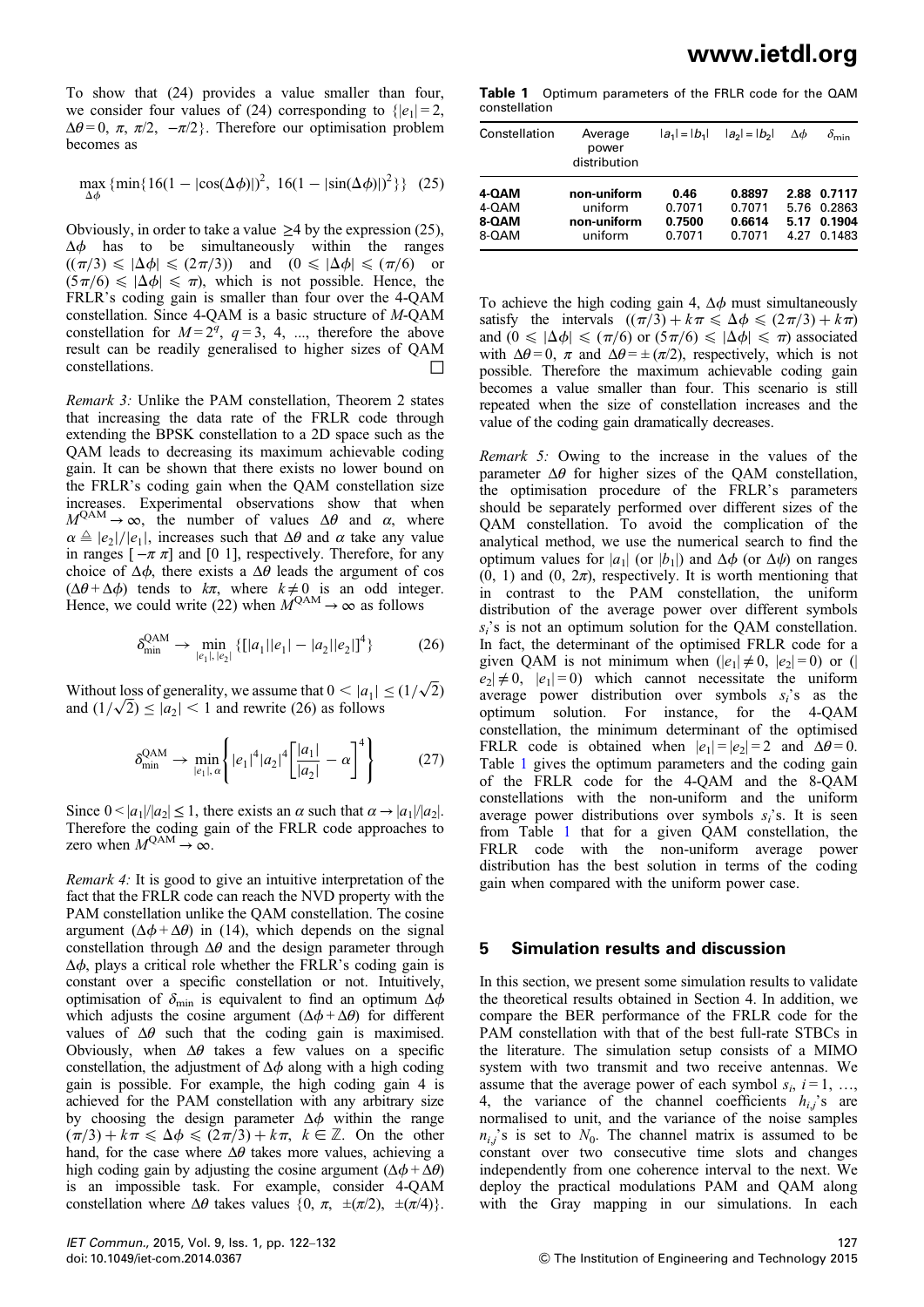simulation run and for a fixed SNR, a frame of random bits of length  $L_d$  = 10 000 is generated and then modulated to  $L_d$ / log  $2(M)L$  symbol frames. Each symbol frame is coded by the STBC encoder and then transmitted over the random channel generated by the MATLAB program. After transmitting and decoding all symbol frames, a condition is checked whether the number of errors in a frame of decoded bits is reached to  $0.1L_d$  or not. If it is reached, the simulation running will be stopped and the average BER will be obtained by taking an average over all channel realisations. Otherwise, the simulation running continues till the condition is reached. In addition, the BER performance of our proposed FRLR code is compared with those of the following STBCs schemes: (i) the Golden code [7], (ii) the Paredes–Gershman–Alkhansari (PGA) code [16], (iii) the Sezginer–Sari–Biglieri (SSB) code [17] and (iv) the Ghaderipoor–Hajiaghayi–Tellambura (GHT) code [26].

#### 5.1 PAM constellation results

Fig. 1 illustrates the BER performance of the FRLR code against SNR with the BPSK and PAM constellations for some  $\Delta \phi$ 's in the optimum range  $(\pi/3) + k\pi \leq$  $\Delta \phi \leq (2\pi/3) + k\pi$ ,  $k \in \mathbb{Z}$ , obtained in Theorem 1. It is seen that although there are an infinite number of  $\Delta \phi$ 's that maximise the FRLR's coding gain for PAM constellations, the FRLR code does not exhibit the same BER performance for different values of  $\Delta \phi$ 's. In particular, the worst case for the BER performance is for the boundaries points  $\Delta \phi = (\pi / \sqrt{\epsilon})$  $3 + k\pi$  or  $(2\pi/3) + k\pi$ , whereas the best one is in the middle range, that is,  $\Delta \phi = (\pi/2) + k\pi$ . It is worth mentioning that although the effect of the design parameter  $\Delta \phi$  seems negligible on the BER performance of the FRLR code, our aim in this paper is to find the best solution regarding this performance metric for the FRLR code. Generally, the error probability of the FRLR code decreases when  $\Delta \phi$  increases from  $(\pi/3)$  + k $\pi$  to  $(\pi/2)$  + k $\pi$  and the behaviour is reversed when  $\Delta \phi$  grows from  $(\pi/2) + k\pi$  to  $(2\pi/3) + k\pi$ .

In an attempt to verify the above inconsistency, we use the union bound with the exact PEP metric given in [25], denoted by  $P_{\text{ue}}$ , that is more accurate but complicated than the coding gain and is utilised as the design criterion of the GHT code  $[26]$  (see  $[25]$  for more details and  $[26]$  for a thorough review of the method). Table 2 displays the values of  $P_{ue}$  at some sample SNRs, denoted by  $\vec{P}_{ue}^{SNR}$ , for different values of  $\Delta \phi$ . As we observe from Table 2, for a specific SNR, the value of the metric  $P_{\text{ue}}^{\text{SNR}}$  is in a complete agreement with the extracted results from Fig. 1. In particular, when  $\Delta \phi$ grows from  $(\pi/3) + k\pi$  to  $(\pi/2) + k\pi$ , the values of  $P_{\text{ue}}^{\text{SNR}}$ 's decrease and the behaviour is reversed from  $(\pi/2) + k\pi$  to  $(2\pi/3) + k\pi$ . In addition, the best (i.e. the minimum) and the worst (i.e. the maximum) values of  $P_{\text{ue}}^{\text{SNR}}$  correspond to  $\Delta \phi$  $= (\pi/2) + k\pi$  and  $\Delta\phi = (\pi/3) + k\pi$ , respectively.

Remark 6: According to the above results for the PAM constellation, our optimisation method for the FRLR code can be systematically framed as a pseudo global–local search in the following two steps:

• Step I: Using the coding gain criterion, a primary range is analytically found for the parameter  $\Delta \phi$  (global search). In this step, the search space of  $\Delta \phi$  is reduced using a simple analysis based on the coding gain criterion.

• Step II: For the obtained range in Step I, the metric  $P_{\text{ue}}$  is numerically utilised to find the optimum solution of  $\Delta \phi$  (local



Fig. 1 BER against SNR of the FRLR code for different values of  $\Delta\phi$ , and for the BPSK and PAM constellations  $\sigma$  Full view

 $b$  Zoomed-in view of a part of Fig. 1a

search). In fact, the optimum solution is found by applying the more accurate but complicated criterion  $P_{\text{ue}}$  over a smaller range of  $\Delta \phi$ .

#### 5.2 Performance comparison between PAM and QAM constellations

In this section, we compare the BER performance of the FRLR code for the PAM and QAM constellations. In all simulations, we use  $\{|a_1| = 1/\sqrt{2}, \Delta \phi = (\pi/2) + k\pi \}$  and the optimised parameters in Table 1 for the PAM and QAM constellations, respectively. For simplicity in our simulation illustrations, we call a QAM constellation with the uniform (resp., non-uniform) average power distribution as the uniform (resp., non-uniform) QAM constellation.

Fig. 2 compares the BER performance of the FRLR code for the PAM and QAM constellations. It is seen from Fig. 2 that the FRLR code has the best BER performance in all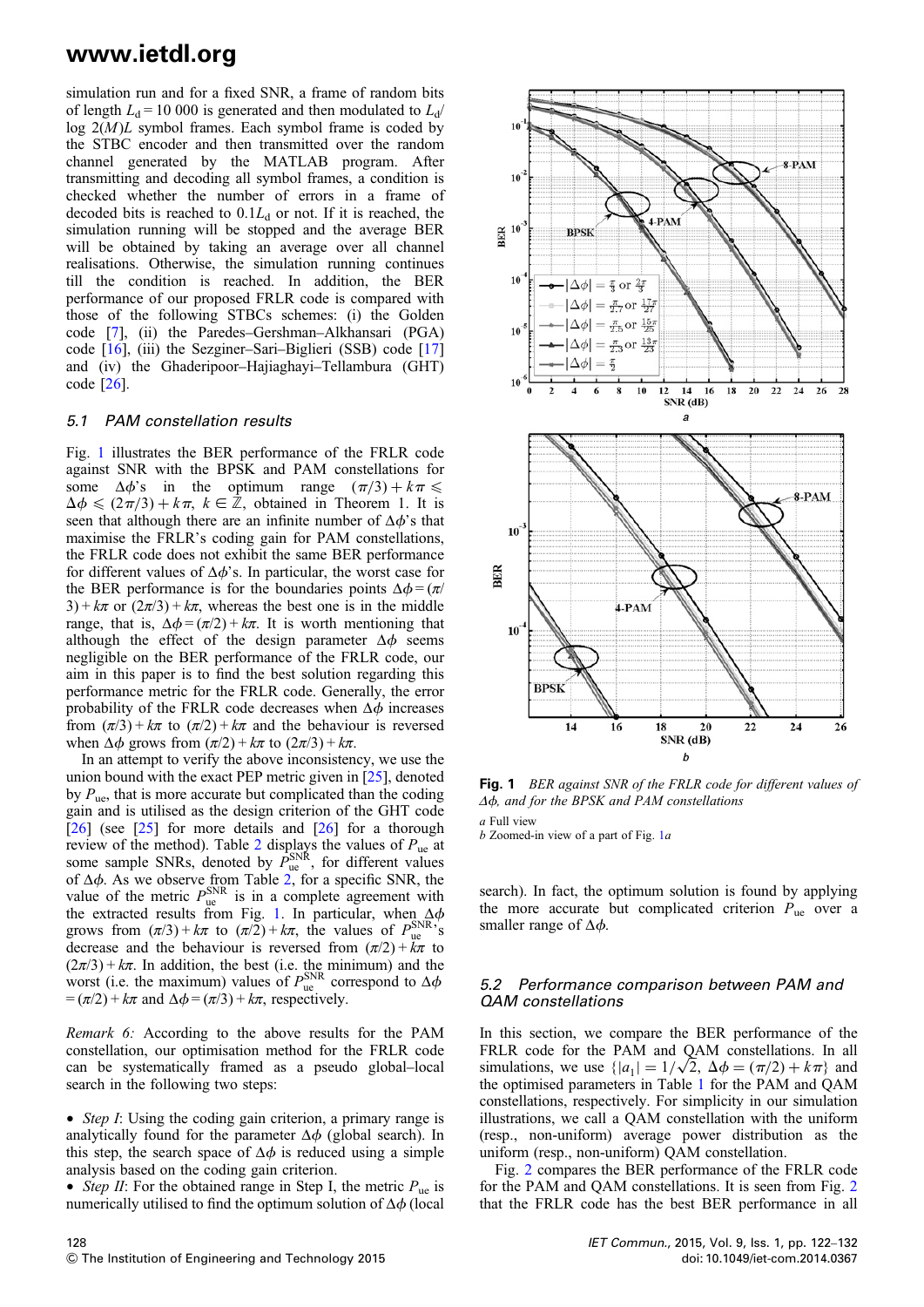www.ietdl.org

**Table 2** Metric  $P_{ue}$  for different values of  $\Delta \phi$ 's for the BPSK and PAM constellations

| Constellation | $\Delta \phi + k\pi$             | $\pi$          | $\pi$  | $\pi$  | $\pi$  | $\pi$          | 13 $\pi$ | 15 $\pi$ | $17\pi$ | $2\pi$         |
|---------------|----------------------------------|----------------|--------|--------|--------|----------------|----------|----------|---------|----------------|
|               |                                  | $\overline{3}$ | 2.7    | 2.5    | 2.3    | $\overline{2}$ | 23       | 25       | 27      | $\overline{3}$ |
| <b>BPSK</b>   | $P_{\text{ue}}^{14} \times 10^3$ | 0.9861         | 0.8431 | 0.7804 | 0.7390 | 0.7139         | 0.7390   | 0.7804   | 0.8431  | 0.9861         |
|               | $P_{\rm ue}^{16} \times 10^3$    | 0.2124         | 0.1797 | 0.1660 | 0.1573 | 0.1521         | 0.1573   | 0.1660   | 0.1797  | 0.2124         |
|               | $P_{\rm ue}^{18} \times 10^4$    | 0.4155         | 0.3490 | 0.3221 | 0.3052 | 0.2954         | 0.3052   | 0.3221   | 0.3490  | 0.4155         |
| 4-PAM         | $P_{\rm ue}^{16} \times 10^{2}$  | 0.87           | 0.72   | 0.65   | 0.60   | 0.57           | 0.60     | 0.65     | 0.72    | 0.87           |
|               | $P_{\rm ue}^{20} \times 10^3$    | 0.430          | 0.344  | 0.308  | 0.284  | 0.270          | 0.284    | 0.308    | 0.344   | 0.430          |
|               | $P_{\rm ue}^{24} \times 10^4$    | 0.149          | 0.118  | 0.105  | 0.097  | 0.092          | 0.097    | 0.105    | 0.118   | 0.149          |
| 8-PAM         | $P_{\text{ue}}^{20}$             | 0.056          | 0.046  | 0.041  | 0.038  | 0.035          | 0.038    | 0.041    | 0.046   | 0.056          |
|               | $P_{\rm ue}^{24} \times 10^4$    | 34             | 27     | 24     | 22     | 20             | 22       | 24       | 27      | 34             |
|               | $P_{\rm ue}^{28} \times 10^7$    | 1367           | 1061   | 933    | 851    | 802            | 851      | 933      | 1061    | 1367           |

ranges of SNR when the PAM modulation is utilised. More precisely, at a BER equal to 10<sup>-4</sup>, the FRLR code with the PAM constellation outperforms the non-uniform QAM constellation by about 0.5 and 2 dB when the BPCU is 4 and 6 b/s/Hz, respectively. As a result, the gain achieved by the PAM constellation with respect to the QAM constellation grows when the BPCU or equivalently the constellation size increases. This result is expected because the NVD property achieves when the PAM constellation is used as the modulation scheme for the FRLR code but this is not true for the QAM constellation (see Table 1). In addition, although the BER performance of the FRLR code with the non-uniform 4-QAM constellation is superior to that with the uniform 4-QAM constellation, it gives the same performance for the uniform and non-uniform 8-QAM constellations. This result reflects the coding gains differences between the non-uniform QAM and the uniform QAM that are big, that is, 0.4254 and small, that is, 0.0421 for 4- and 8-QAM constellations, respectively (see Table 1).

#### 5.3 Performance comparison with other full-rate **STBCs**

For completeness, Fig. 3 shows the BER performance against SNR of the optimised FRLR code and that of the Golden [7],



Fig. 2 BER performance comparison between the PAM and QAM constellations for the FRLR code

IET Commun., 2015, Vol. 9, Iss. 1, pp. 122–132 doi: 10.1049/iet-com.2014.0367

GHT [26], PGA [16] and SSB [17] codes for the BPSK and PAM constellations. As can be seen, both the FRLR and the GHT codes display exactly the same performances and significantly outperform the Golden, PGA and SSB codes in all SNR ranges. To verify this result, we also compare the coding gain values of the codes under simulation in Table 3. We can see that the coding gain of the FRLR and the GHT codes is higher than that of other STBC schemes. However, the FRLR code has an advantage over the GHT code in terms of the decoding complexity. As shown in [24], the decoding complexity of the FRLR code is linear with respect to the constellation size, that is,  $O(M)$  but that grows as the fourth-power of the constellation size, that is,  $O(M<sup>4</sup>)$  for the GHT code. Another point of interest in



Fig. 3 BER performance comparison between different STBCs for the PAM constellation

Table 3 Coding gain of different STBCs for the BPSK and PAM constellations

| Code                  | $\delta_{\min}$ |
|-----------------------|-----------------|
| <b>FRLR</b><br>Golden | 4<br>3.2        |
| <b>GHT</b>            | 4               |
| PGA<br>SSB            | 2.2857<br>2     |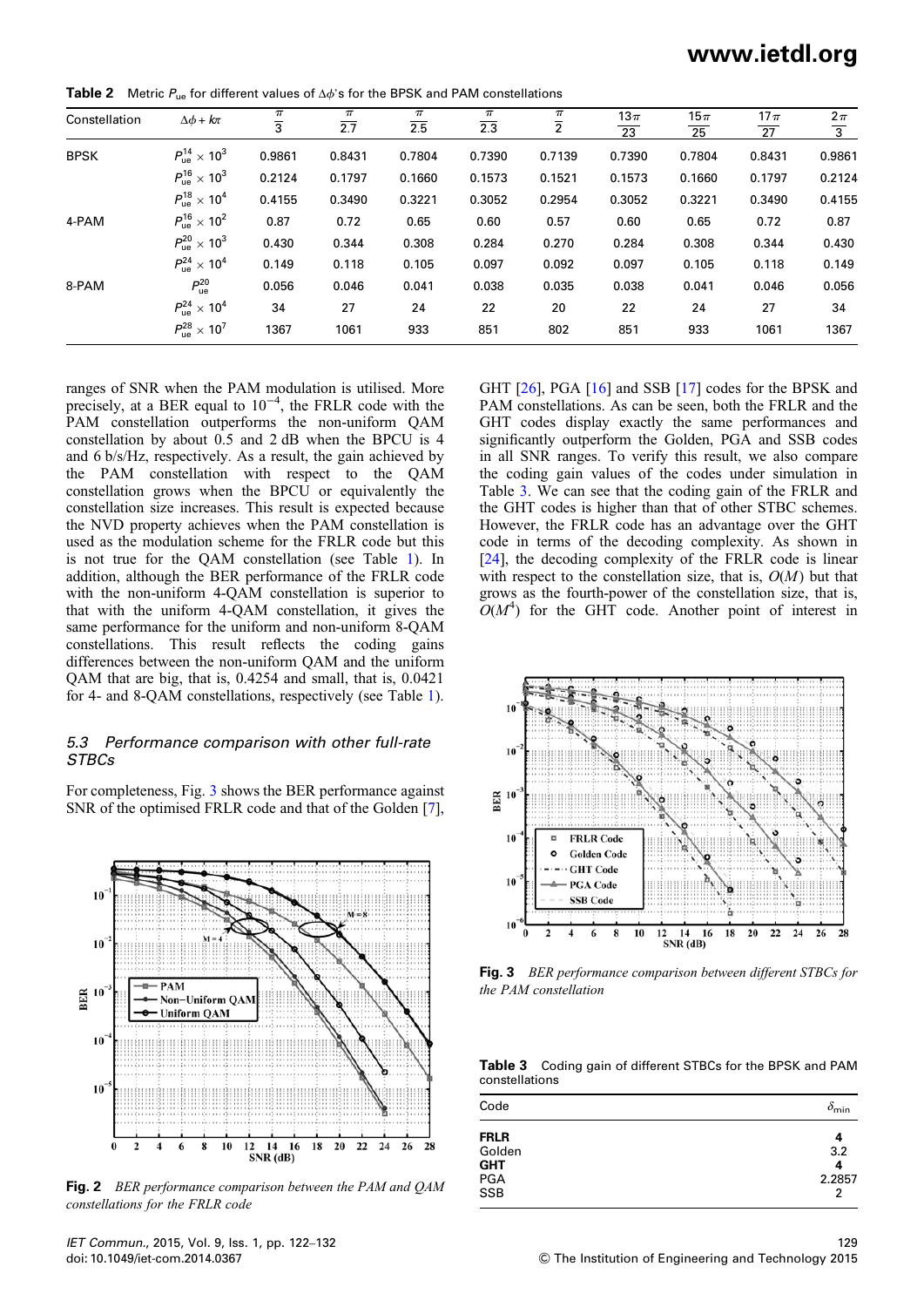

Fig. 4 BER performance comparison between different STBCs with different modulation schemes

Table 3 is the BER of the PGA code which is better than that of the Golden code, whereas the coding gain of the PGA code is lower than that of the Golden code. This inconsistency comes from the fact that  $\delta_{\min}$  is a loose upper bound on the error probability of an STBC. To address this issue, one can compute the metric  $P_{\text{ue}}$  which is tighter than  $\delta_{\text{min}}$ , for the Golden and PGA codes.

To make a fair comparison, we compare the BER performance of the Golden, the GHT, the PGA and the SSB codes when they utilise the QAM constellation as the modulation scheme with that of the FRLR code when it uses the PAM constellation in Fig. 4. Note that since the BER performances of the Golden, the GHT, the PGA and the SSB are same for the QAM modulation, the BER curves of these codes are coincided in Fig. 4. It is seen that the FRLR code with the PAM constellation has a close BER performance to those of other STBCs with the QAM constellation when the BPCU is 4 and 6 bits/s/Hz. For example, the difference value of the BER for the FRLR code and other STBCs is  $0.5 \times 10^{-5}$  in the SNR = 28 dB with  $BPCU = 6$  bits/s/Hz. This little difference could be considered as a penalty for the complexity reduction since the optimised parameters of the FRLR code are selected from the complex region with extra conditions used for having a linear complexity.

#### 6 Error probability of the FRLR code with BPSK modulation

In this section, we use the MGF approach (see  $[34, 35]$ ) to derive an exact closed-form formula for the error probability of the FRLR code with the BPSK constellation. There exist several works devoted to find an exact closed-form expression for the error probability of OSTBCs in various fashions (e.g. [27–29, 36]). However unlike OSTBCs, since the MIMO model of other STBCs cannot be transformed to an equivalent SISO model, deriving an exact closed-form formula for other STBCs is not an easy task. In particular, for a general  $2 \times 2$  full-rate STBC matrix, the number of conditional error probability expressions is the fourth-power of constellation size, that is,  $M^4$ . Fortunately, since the ML metric of the FRLR code is decoupled, similar to that of quasi-OSTBCs [37], to two independent expressions (as explained in [33, Appendix I]), this number reduces to  $2M^2$  for the FRLR code. This fact

130  $©$  The Institution of Engineering and Technology 2015

makes possible an exact derivation for the error probability formula of the FRLR code at least over low-order modulation schemes such as BPSK. To the best of our knowledge, this is the first time that a closed-form expression is being developed for a full-rate STBC with a special modulation scheme. It should be noted that although the number of conditional error probabilities is small for the BPSK constellation, the analysis of each conditional error probabilities is still a tedious and cumbersome task (see [33, Appendix II]). Hence, the error probability analysis for high-order modulation schemes is a hard task and beyond the scope of the current work and is left for the future work.

Similar to the arguments in [27, 29, 35], our derivation approach for the error probability formula comprises the following two steps: (i) the conditional error probability of a message symbol given that the channel matrix and two received symbols is found as some non-proper integrals, (ii) the non-proper integrals are transformed into proper integrals, where the proper integral defines as  $\int_{c_1}^{c_2} \exp \left\{ -c_3 \frac{1}{\sin^2 \theta} \right\}$  $\sin^2 \phi$  $\left\{\right. d\phi$  with finite constants  $c_i$ 's,  $i = 1, 2,$ 

3, using some change of variables. Then, we remove the condition by taking an average with respect to the channel matrix distribution. Since the average is taken with respect to the proper integrals, the result can be interpreted as finite integrals of MGF [34, 35]. Fortunately, the solutions of these integrals exist in terms of exact finite summations in the literature.

Owing to the limited space, the results are contained in the following theorem and the proof details could be found in [33, Appendix II].

Theorem 3: The average error probability of the FRLR code with the BPSK modulation scheme over i.i.d Rayleigh fading channel is given by (see (28) at the bottom of the next page)

where  $\rho = 2R\{a_1 a_2^*\} = 2|a_1||a_2|\cos(\Delta\phi)$  is the correlation parameter (see [33, Appendix I]), and for  $-\pi \leq \psi \leq \pi$  [38, Appendix] (see (29) at the bottom of the next page)

where *n* is positive integer,  $\mu = \sqrt{c/(1+c)}\text{sgn}(\psi)$ ,  $\omega = -\mu$ cot  $\psi$  and

$$
T_{ik} = \frac{\binom{2k}{k}}{\binom{2k-2i}{k-i}4^i(2k-2i+1)}
$$

*Proof:* See [33, Appendix II].  $\Box$ 

.

Remark 7: It is worth mentioning that the average error probability of the FRLR code with the BPSK modulation, in addition to SNR, depends on the design parameters of the FRLR code, that is,  $|a_1|$ ,  $|a_2|$  and  $\Delta \phi$  through the correlation parameter  $\rho$ . According to Theorem 1, the correlation coefficient range for achieving maximum coding gain of the FRLR code is  $|\rho| \leq 1/2$ . Since the parameter  $\rho$  is zero for the optimum values of the design parameters, that is,  $|a_1| = |a_2| = 1/\sqrt{2}$  and  $\Delta \phi = \pi/2$ , the average error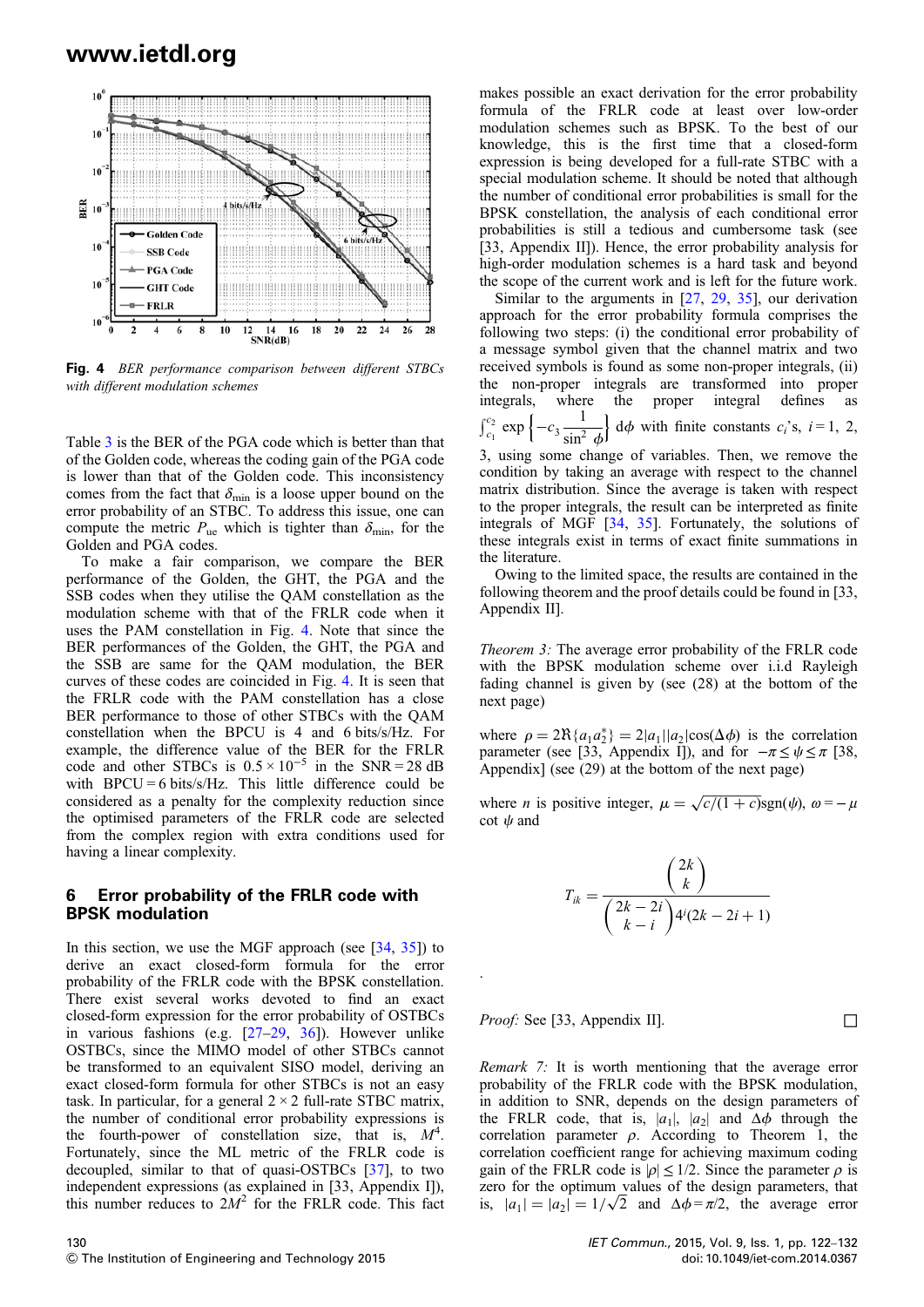

**Fig. 5**  $\mathbb{P}_e$  against average SNR per receive antenna for the FRLR code with the BPSK modulation

probability for this case simplifies as

$$
\mathbb{P}_e^{\text{opt}} = I_4 \left( \frac{1}{4N_0}, \frac{\pi}{2} \right) \tag{30}
$$

where  $\mathbb{P}_{e}^{\text{opt}}$  denotes the average error probability of the FRLR code with the BPSK modulation when the optimum parameters are chosen. Fig. 5 compares the simulation result with the analysis method of the FRLR's BER over the BPSK modulation when the parameter  $\rho$  is 0,  $\cos(\pi/2.7)$ and 0.5. It is seen that the derived closed-form error probability formula from Theorem 1 is exactly in agreement with the simulation results and again reveals that the optimum error probability for the FRLR code with the BPSK modulation achieves when the parameter  $\rho = 0$  or

equivalently when the design parameter  $\Delta \phi = \pi/2$ . In addition, the average BER performance of the FRLR code changes insignificantly with the change of correlation coefficient  $\rho$ . This result is expected since  $\Delta \phi$  has a negligible impact on the average BER of the FRLR code (see Fig. 1) and it has a close relationship with the correlation coefficient, that is,  $\rho^{PAM} = \cos(\Delta \phi)$ .

#### 7 Conclusions

In this paper, we have presented a comprehensive study on the performance analysis of the FRLR-STBC. In the first part of this paper, it was analytically, supported by some simulation results, shown that the FRLR code only satisfies the NVD property across the PAM constellation but not for the QAM constellation. Simulation results revealed that the gain achieved by the FRLR code with the PAM modulation over the QAM case expectantly increases because of the existence of the NVD property across the PAM constellation. In the second part of this paper, using the MGF approach, an exact closed-form formula was derived for the error probability of the FRLR code with the BPSK modulation in terms of the SNR and the design parameters. To the best of our knowledge, this is the first time that an exact closed-form relationship has been formulated for a full-rate STBC with a special modulation scheme.

We believe that since a low decoding complexity is provided by the FRLR code, these results may be used for designing other such codes. The pseudo global–local search, as a new technique, could be utilised for parameters optimisation of other STBCs. In addition, this is the first time that a closed-form expression has been formulated for the average error probability of a full-rate STBC. This may lead to further research in deriving formula for average error probability of other full-rate STBCs.

$$
\mathbb{P}_{e} = \frac{1}{4} \left[ I_{4} \left( \frac{(1+2|\rho|)^{2}}{4N_{0}}, \tan^{-1} \left\{ \sqrt{\frac{1+|\rho|}{1-|\rho|}} \right\} \right) - I_{4} \left( \frac{1-|\rho|}{2N_{0}}, \tan^{-1} \left\{ \sqrt{\frac{1}{\rho^{2}}-1} \right\} \right) + I_{4} \left( \frac{(1+2|\rho|)^{2}}{4N_{0}}, \frac{\pi}{2} \right) + I_{4} \left( \frac{1}{4N_{0}}, \frac{\pi}{2} \right) \right]
$$
  
+ 
$$
\frac{1}{4} \left[ I_{4} \left( \frac{(1-2|\rho|)^{2}}{4N_{0}}, \tan^{-1} \left\{ \frac{1-2|\rho|}{1+2|\rho|} \sqrt{\frac{1+|\rho|}{1-|\rho|}} \right\} \right) + I_{4} \left( \frac{1-|\rho|}{2N_{0}}, \tan^{-1} \left\{ -\sqrt{\frac{1}{\rho^{2}}-1} \right\} + \pi \right) \right]
$$
  
- 
$$
\frac{1}{8} \left[ I_{4} \left( \frac{(1+2|\rho|)^{2}}{4N_{0}}, \frac{\pi}{2} + \tan^{-1} \left\{ \frac{|\rho|}{\sqrt{1-\rho^{2}}} \right\} \right) + I_{4} \left( \frac{(1+2|\rho|)^{2}}{4N_{0}}, \frac{\pi}{2} - \tan^{-1} \left\{ \frac{|\rho|}{\sqrt{1-\rho^{2}}} \right\} \right) \right]
$$
  
+ 
$$
\frac{3}{8} \left[ I_{4} \left( \frac{1}{4N_{0}}, \frac{\pi}{2} - \tan^{-1} \left\{ \frac{|\rho|}{\sqrt{1-\rho^{2}}} \right\} \right) + I_{4} \left( \frac{1}{4N_{0}}, \frac{\pi}{2} + \tan^{-1} \left\{ \frac{|\rho|}{\sqrt{1-\rho^{2}}} \right\} \right) \right]
$$
  
- 
$$
\frac{1}{2} \left[ I_{4} \left( \frac{1}{4N_{0}}, \tan^{-1} \left\{ \sqrt{\frac{1+|\rho|}{1-|\rho|}} \right\} \right) \right]
$$
(28)

$$
I_n(c, \psi) \triangleq \frac{1}{\pi} \int_0^{\psi} \left( \frac{\sin^2 \phi}{\sin^2 \phi + c} \right)^n d\phi
$$
  
=  $\frac{\psi}{\pi} - \frac{\mu}{\pi} \left[ \left( \frac{\pi}{2} + \tan^{-1} \omega \right) \sum_{k=0}^{n-1} {2k \choose k} \frac{1}{[4(1+c)]^k} + \sin(\tan^{-1} \omega) \sum_{k=1}^{n-1} \sum_{i=1}^k T_{ik} \frac{[\cos(\tan^{-1} \omega)]^{2(k-i)+1}}{(1+c)^k} \right]$  (29)

IET Commun., 2015, Vol. 9, Iss. 1, pp. 122–132 doi: 10.1049/iet-com.2014.0367